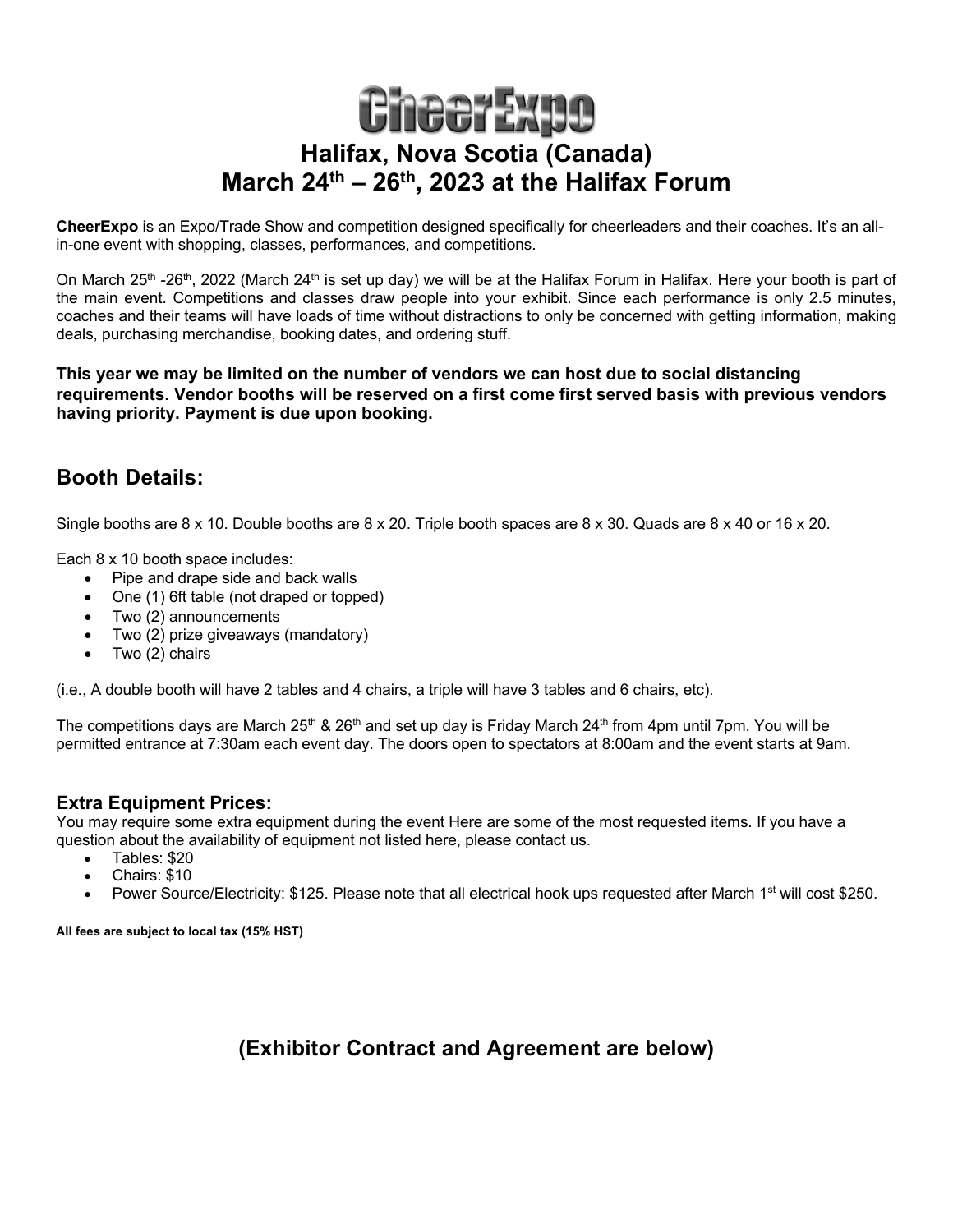# **CheerExpo Exhibitor Contract 2023**



The CheerExpo Championships will be held March 25-26<sup>th</sup>, 2023 at the Halifax Forum, in Halifax, Nova Scotia. Scan and email competed form to info@cheerexpo.net. A processing fee of 4% will apply. Processing fee is waived if paying by Email Money Transfer or Cheque. Payment Options:

- Email Money Transfer to info@cheerexpo.net
- Cheque made out to CheerExpo. Mail to: 16 Liberty Crescent, Trenton, ON, Canada, K8V 0G2
- Credit Card Payment through PayPal (www.paypal.com) to info@cheerexpo.net

**IMPORTANT:** Please read the CheerExpo Exhibitor Agreement (attached below) prior to requesting a vendor booth.

## **Contact Information:**

| <b>Contact Person/Title:</b> | Cell: ( |
|------------------------------|---------|
| Email:                       |         |
| Mailing Address:             |         |

### **BOOTHS (Subject to availability)**

| <b>Booth Options</b> | <b>Super Early Rate</b><br>Until Nov 30th/22 | <b>Early Bird Rate</b><br>Dec 1 <sup>st</sup> -Jan 15 <sup>th</sup> | Regular<br>Jan 15th - Feb 28 | Late<br><b>After March 1st</b> |  |
|----------------------|----------------------------------------------|---------------------------------------------------------------------|------------------------------|--------------------------------|--|
| Single Booth         | \$550                                        | \$650                                                               | \$750                        | \$1000                         |  |
| Double Booth         | \$1050                                       | \$1250                                                              | \$1450                       | \$2000                         |  |
| Triple Booth         | \$1550                                       | \$1850                                                              | \$2150                       | \$3000                         |  |
| <b>Booth Cost =</b>  |                                              |                                                                     |                              |                                |  |

| <b>EXTRA EQUIPMENT</b>                                                                                  | Quantity | Cost                          |  |
|---------------------------------------------------------------------------------------------------------|----------|-------------------------------|--|
| Tables (not draped or topped)                                                                           |          | $X $20 =$                     |  |
| Chairs                                                                                                  |          | $X $10 =$                     |  |
| Electricity                                                                                             |          | $X $125 =$                    |  |
| Please note that electrical hooks ups that are<br>requested after March 1 <sup>st</sup> will cost \$250 |          | <b>Extra Equipment Cost =</b> |  |

|                                                                   | Subtotal =           |  |
|-------------------------------------------------------------------|----------------------|--|
| (Processing fee is waived if paying with e-transfer or<br>cheque) | + 15% HST =          |  |
|                                                                   | +4% Processing Fee = |  |
|                                                                   | <b>TOTAL =</b>       |  |

**Conditions of Participation: By submission of this contract and/or payment / request for vendor space, you agree that you have read, understand and agree to abide by ALL stipulations in the CheerExpo Exhibitor Agreement (attached below).**